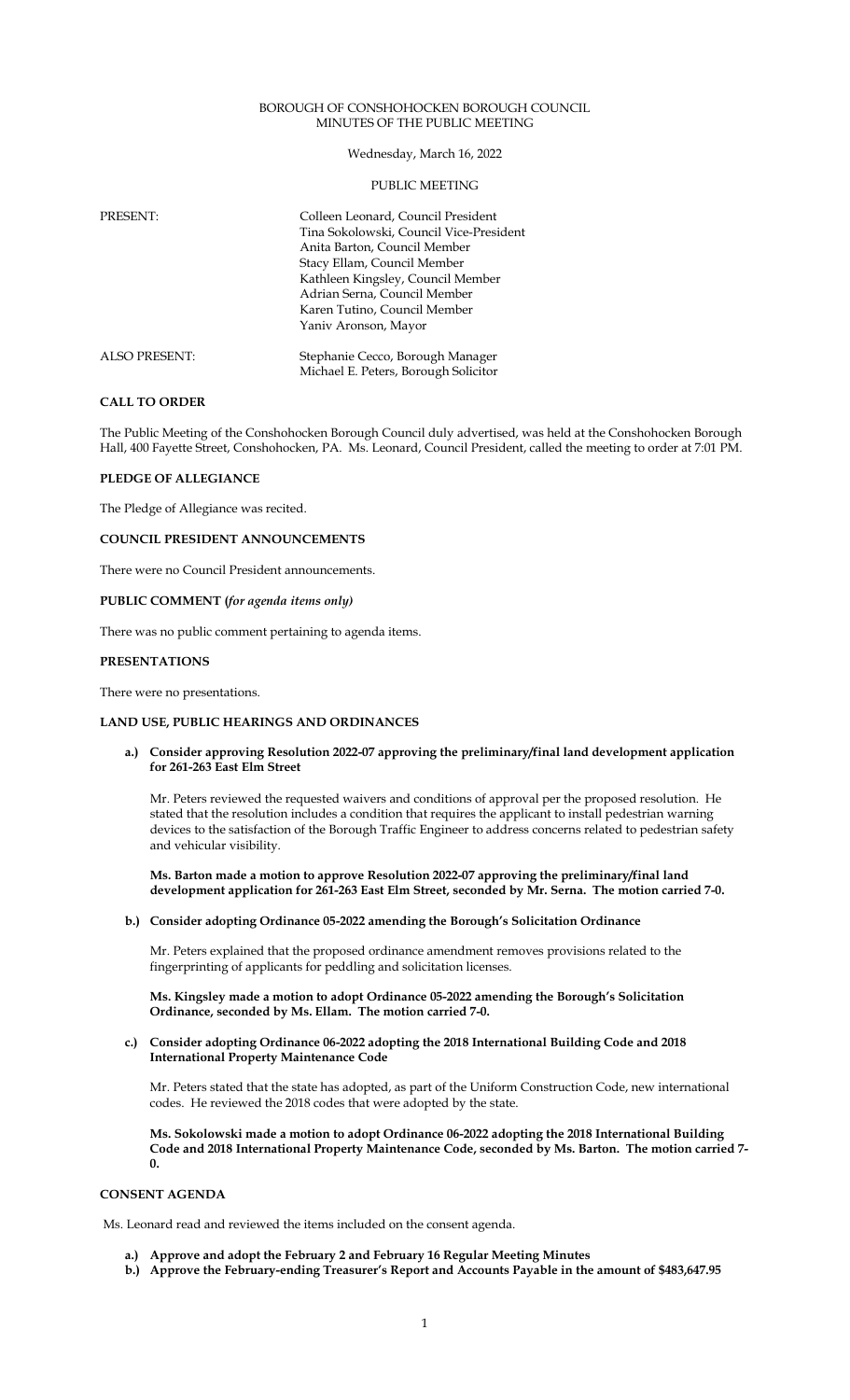**Ms. Kingsley made a motion to approve and adopt the February 2 and February 16 Regular Meeting Minutes, seconded by Mr. Serna. The motion carried 7-0.** 

**Ms. Ellam made a motion to approve the February-ending Treasurer's Report and Accounts Payable in the amount of \$483,647.95, seconded by Ms. Sokolowski. The motion carried 7-0.**

### **NEW BUSINESS**

## **a.) Conduct interviews for Board and Commission vacancies**

Ms. Leonard introduced Justin Claffey who was present to interview for the EAC. Mr. Claffey discussed his educational background in sustainable engineering and his desire to make a positive impact on the community and environment. He shared that he would like to focus on sustainable stormwater management solutions and discussed the benefits of permeable pavement. He discussed his professional experience as a construction project manager.

Ms. Leonard introduced Dianne Piccone who was present to interview for the EAC. Ms. Piccone stressed the importance of biodiversity. She discussed her interest in the physical and natural environment and how reintegrating ecology into the urban fabric can benefit the community.

### **b.) Consider adopting the revised general procedures for the Housing Rehabilitation Program**

Ms. Cecco shared that the general procedures for the Housing Rehabilitation Program must be revised to reflect the current operation of the program. Ms. Cecco reviewed the revisions, which were mostly related to program eligibility requirements.

**Ms. Tutino made a motion to adopt the revised general procedures for the Housing Rehabilitation Program, seconded by Ms. Kingsley. The motion carried 7-0.**

## **c.) Consider adopting the revised complaint process for Federal CDBG and Home Programs**

Ms. Cecco stated that the Borough's complaint process for federally funded programs has been revised to reflect the current process. She noted that the revised plan includes the processing of Section 504 discrimination complaints.

**Ms. Sokolowski made a motion to adopt the revised complaint process for Federal CDBG and Home Programs, seconded by Ms. Barton. The motion carried 7-0.**

### **d.) Consider approving 400 West Elm Street financial security escrow release no. 1 in the amount of \$409,738.32**

Ms. Cecco stated that the Borough Engineer has reviewed the escrow release request and is recommending the release of \$409,738.32.

**Ms. Tutino made a motion to approve 400 West Elm Street Financial Security escrow release no. 1 in the amount of \$409,738.32, seconded by Ms. Ellam. The motion carried 7-0.**

#### **UNFINISHED BUSINESS**

**a.) Consider approving Resolution 2022-08 authorizing submission of the DCNR grant application for the Sutcliffe Park Walking Trail Replacement Project** 

Ms. Cecco stated the Borough has prepared an application for the DCNR grant to replace the Sutcliffe Park Walking Trail. She reviewed the scope of services and cost estimate and explained that the grant requires the municipality to secure a 50/50 match or approximately \$281,900.00. She noted that this cost may increase slightly in the process of finalizing the grant application. Ms. Cecco indicated that the survey response rate was high and thanked residents and trail-users for participating.

**Ms. Barton made a motion to approve Resolution 2022-08 authorizing the submission of the DCNR grant application for the Sutcliffe Park Walking Trail Replacement Project, seconded by Ms. Ellam. The motion carried 7-0.**

**Ms. Tutino made a motion to commit to reserving the required matching funds for the DCNR grant application, seconded by Ms. Sokolowski. The motion carried 7-0.** 

### **b.) Consider authorizing Gilmore and Associates to develop a Main Street Overlay District Ordinance**

Ms. Cecco reviewed the process of developing a Main Street Overlay District Ordinance, per the terms of a proposal from Gilmore and Associates. She asked Council to consider authorizing Gilmore and Associates to develop a Main Street Overlay District Ordinance for a not to exceed cost of \$25,000.00.

**Ms. Kingsley made a motion to authorize Gilmore and Associates the develop a Main Street Overlay District Ordinance, seconded by Ms. Ellam. The motion carried 7-0.**